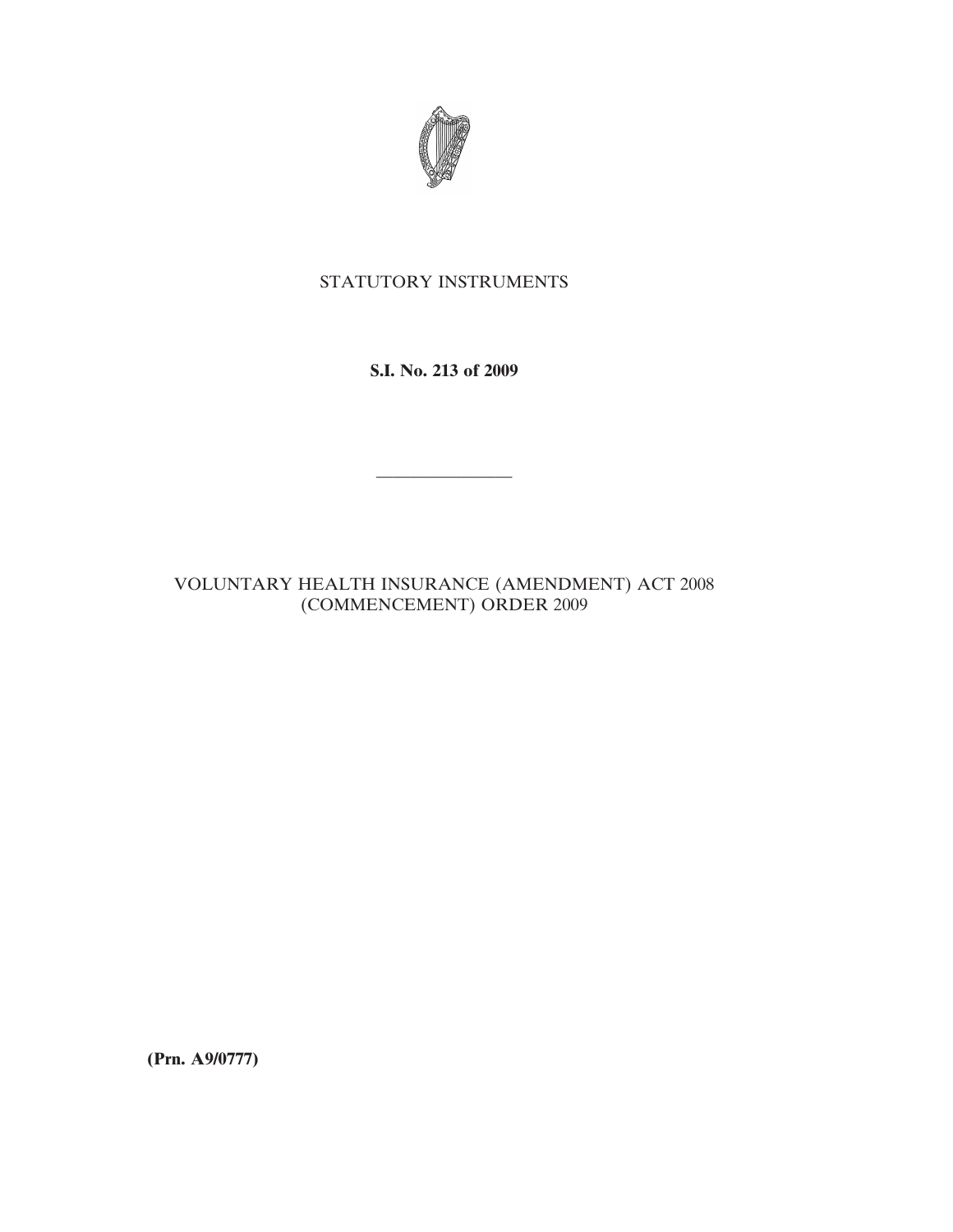## VOLUNTARY HEALTH INSURANCE (AMENDMENT) ACT 2008 (COMMENCEMENT) ORDER 2009

I, MARY HARNEY, Minister for Health and Children, in exercise of the powers conferred on me by section 22(3) of the Voluntary Health Insurance (Amendment) Act 2008 (No. 6 of 2008), hereby order as follows:

1. This Order may be cited as the Voluntary Health Insurance (Amendment) Act 2008 (Commencement) Order 2009.

2. In this Order, "Act of 2008" means the Voluntary Health Insurance (Amendment) Act 2008 (No. 6 of 2008).

3. Subject to Article 4, the 10th day of June 2009 is appointed as the day on which the Act of 2008 shall, in so far as it is not already in operation, come into operation.

4. The 1st day of January 2010 is appointed as the day on which section 21 of, and the Schedule to, the Act of 2008, in so far as they relate to repeal of the provision of the enactment specified in column (3) opposite reference number 2 in column (1) of that Schedule, shall come into operation.

GIVEN under my Official Seal, L.S. 5 June 2009

> MARY HARNEY, Minister for Health and Children.

*Notice of the making of this Statutory Instrument was published in "Iris Oifigiu´il" of* 9*th June*, 2009.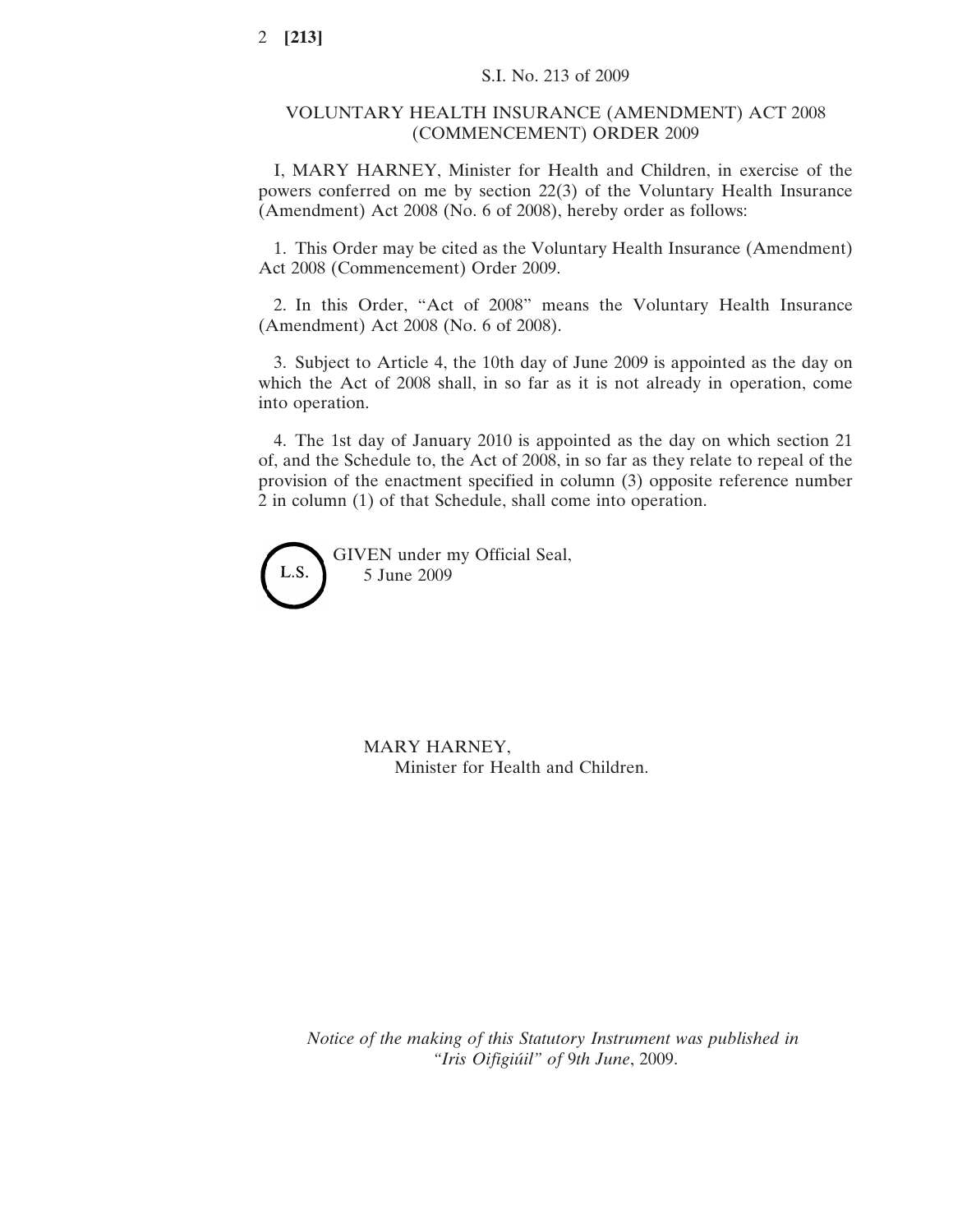**[213]** 3

## EXPLANATORY NOTE

*(This note is not part of the Instrument and does not purport to be a legal interpretation).*

This Order provides for the commencement of the outstanding parts of the Voluntary Health Insurance (Amendment) Act 2008.